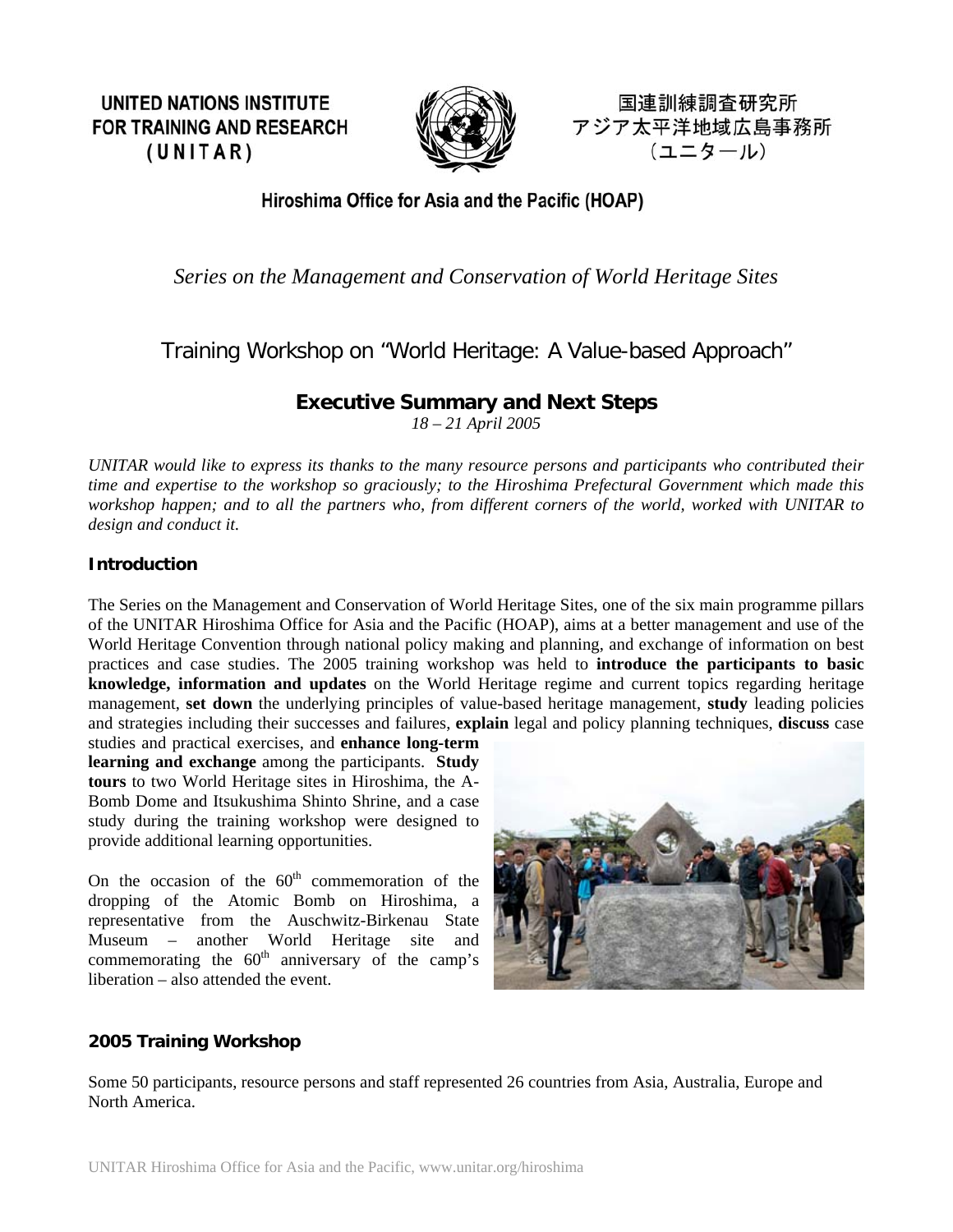The training workshop employed three main training methodologies:

- 1) Presentations and lectures
- 2) Study tours

 $\overline{a}$ 

- 3) Practical exercise
	- 1) **Presentations and lectures** by experts selected by UNITAR and representatives of its partner organizations.<sup>1</sup>The presentations, followed by Q and A sessions, addressed the following:
		- **Introduction to Japanese Culture** by *Taiji HOTTA* (Hiroshima University, Hiroshima, Japan) provided participants with a general overview of Japanese way of life and thinking. UNITAR organizes these short briefs for all its training activities to facilitate the participants' stay in Japan and provide a glimpse of the underlying philosophy of Japanese life.
		- **The World Heritage Convention System and its Relevance for Humanity** by *Richard ENGELHARDT* (United Nations Educational, Scientific and Cultural Organization, Bangkok Office, Thailand) explored current trends of the World Heritage regime and suggested the development of new management methods to harmonize those trends.
		- **What is Heritage?** by *François LEBLANC* (Getty Conservation Institute, Los Angeles, USA) defined heritage as "whatever you want to preserve" and employed a three-dimensional analysis to understand this concept: dimension of the subject (from individual to community, country to world), the characteristics of heritage (nature, built heritage, person, tradition etc.) and its fluctuating values.
		- **Significance of Memorial Sites Memories and Commemoration** by *Teresa ŚWIEBOCKA* (Auschwitz-Birkenau State Museum, Oswiecim, Poland) presented the work of the Museum built on the site of the Auschwitz Nazi death camp and suggested that the memories there are memories of all of humanity, not just of a few individuals. In order to conserve these memories the Museum has developed various advanced methods of commemoration, communication and education.
		- **Making your site a World Heritage or Not – a National Choice** by *Augusto VILLALON* (Cultural Heritage Planner, Manila, Philippines) highlighted the fact that the World Heritage system obliges governments and local communities to manage sites better and noted that it is necessary that all the affected stakeholders should be informed of the values of the site and implications of World Heritage inscription.



<span id="page-1-0"></span><sup>1</sup> The partner organizations are (by alphabetical order): Auschwitz-Birkenau State Museum; Getty Conservation Institute (GCI); Hiroshima University; International Physicians for the Prevention of Nuclear War (IPPNW); International Council on Monuments and Sites (ICOMOS); Japan Wildlife Research Center (JWRC); Prefectural University of Hiroshima; UNESCO, its regional offices in Bangkok and Jakarta as well as its World Heritage Centre (WHC); University of Hyogo; and World Conservation Union (IUCN).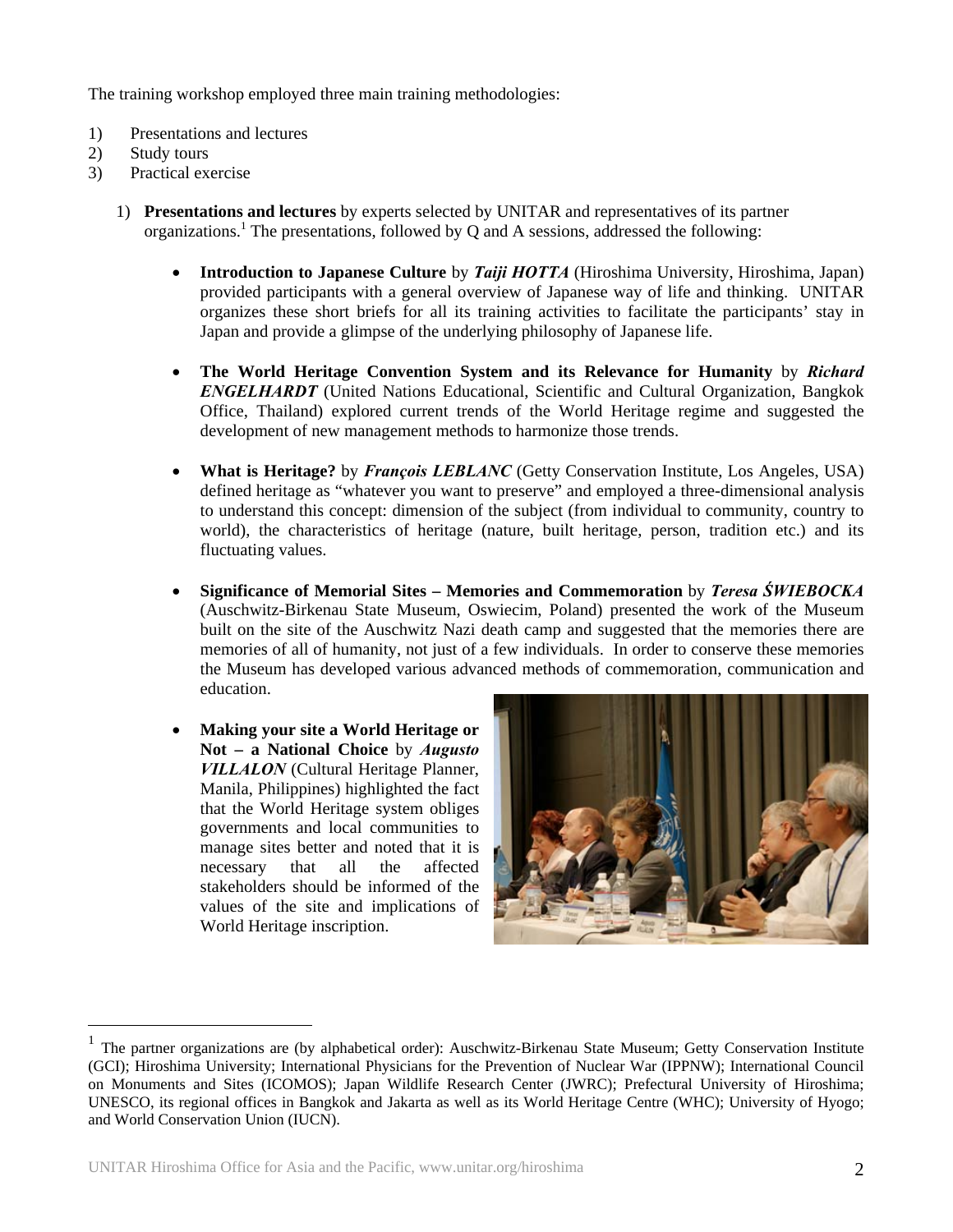- **Medical Effects of the A-Bomb** by *Katsuko KATAOKA* (International Physicians for the Prevention of Nuclear War, IPPNW, Hiroshima, Japan) described the medical effects of the A-Bomb, contrasting them with those caused by conventional weapons.
- **Hiroshima World Heritage Sites and Introduction to Study Tour** by *Yushi UTAKA* (University of Hyogo, Hyogo, Japan) introduced major laws and regulations applicable to the two World Heritage sites in Hiroshima and described their management schemes. Challenges faced in social and urban planning contexts were also presented.
- **Value-Based Management: Its Implications** by *François LEBLANC* introduced concepts and the fundamental method of value-based approach. The values imbued in heritage sites and the ways to extract them were explored. Two case studies – Grosse Ile (Canada) and Chaco Culture National Historical Park (New Mexico, United States) were given as examples and participants were invited to analyze lessons learned and to consider "if you were the site manager…"
- **Value-Based Management Application to Heritage Management Clash of Values and Setting National Priorities** by *Duncan MARSHALL* (ICOMOS Australia) distinguished various conflicts that occur in World Heritage management. They include conflicts between difference of categories (ex. nature vs. culture) and between development and conservation (ex. tourism, resource use). Case studies demonstrating 'a clash of values' were then presented.
- **Does the WH Convention Regime Reflect the Values of the Resources? Report from Asian World Heritage Sites** by *Richard ENGELHARDT* first introduced the general state of conservation of World Heritage sites in Asia and the Pacific. Introducing the Hoi An Protocols, the notion of authenticity and the means to safeguard it were then presented.
- **Interpretation of Resources****Culture** by *François LEBLANC* explained basic principles and tools developed in order to effectively interpret the cultural significance of a place. Authenticity, intellectual integrity, social responsibility and respect for cultural significance and context as defined by the ICOMOS ENAME Charter were identified. The participants then split into four teams to consider the interpretation of a given site to different categories of audiences.
- **Interpretation of Resources** *-* **Nature** by *HAN Qunli* (UNESCO Jakarta, Indonesia) pointed out the difficulty in understanding, assessing and interpreting the values of a site as values themselves can fluctuate (ex. tourism), and vary when seen from different viewpoints (ex. international and national). Mr. Han examined the natural criteria provided by the World Heritage Convention, employing Indonesian cases as examples.
- **Values as Evaluated by WH Advisory Bodies the ICOMOS strategy** by *Duncan MARSHALL* presented the status of ICOMOS as an independent body to evaluate the 'outstanding universal value'. The nomination process of the Royal Exhibition Building (Australia) was studied as an example.
- **Values as Evaluated by WH Advisory Bodies the IUCN Strategy Japanese Sites** by *Kumiko YONEDA* (Japan Wildlife Research Center, JWRC) first presented the IUCN role with regard to World Heritage. Underlying principles such as 'outstanding universal value' or representative value as seen from the point of view of the IUCN were then discussed, which lead to the identification of twenty priority areas (habitat types) and eight recommendations related to the nomination of sites. Ms. Yoneda then introduced Japanese nomination cases.
- **World Heritage Conservation from Theory to Action** by *Jeffrey CODY* (Getty Conservation Institute, Los Angeles, California) described the delicate balance between theory and action, micro and macro, technique and management, nature and culture. Dynamic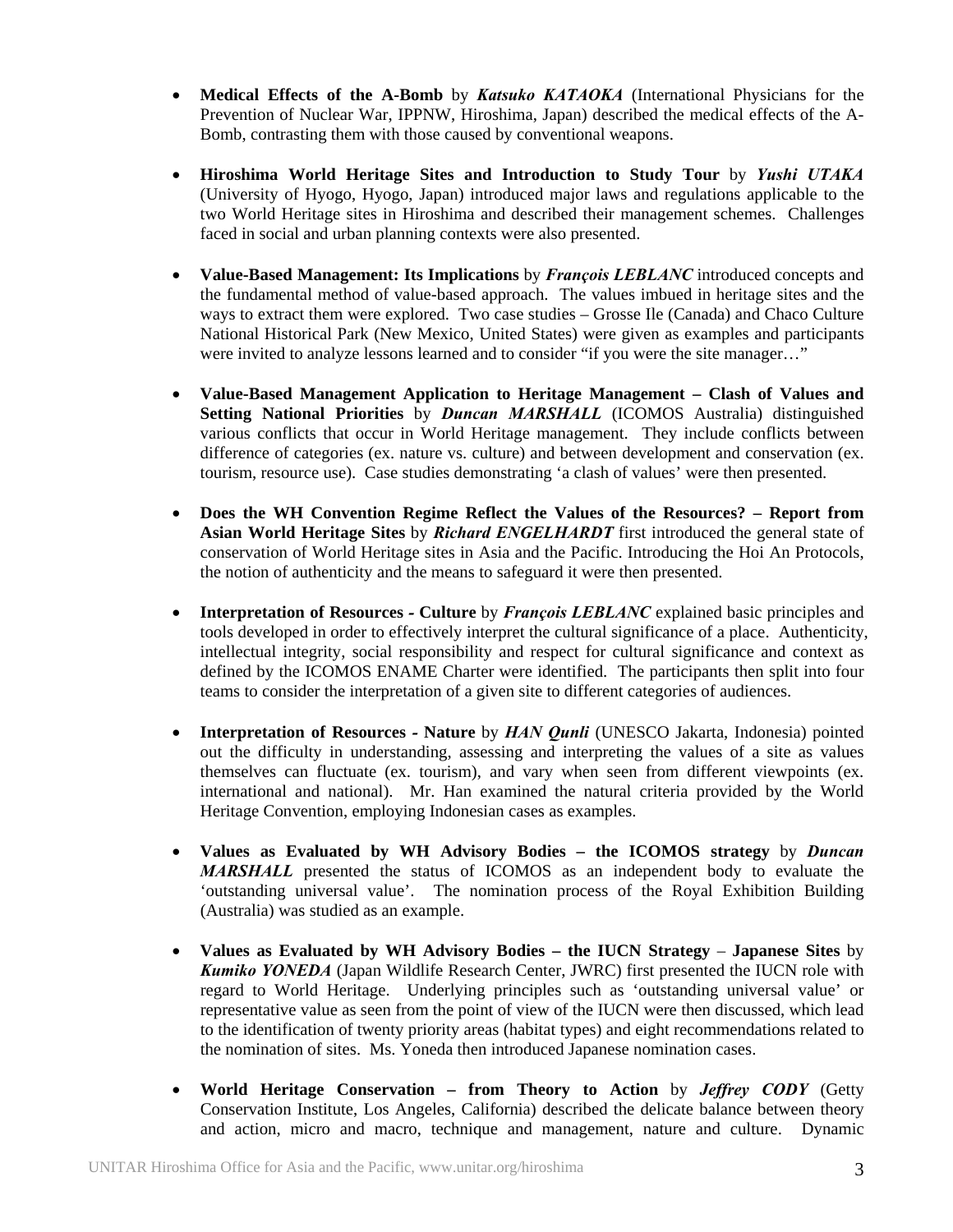equilibrium is a state in which site and context interact smoothly with human activity and nonhuman factors. The theory was then applied to the Macau case.

- **Theories of Training of Trainers (ToT) with a Case Study** by *Abha NARAIN LAMBAH* and *Jeffrey CODY –* Mr. Cody introduced five leading theories of adult learning. Ms. Narain Lambah then presented Mumbai's efforts in World Heritage nomination.
- **Review of 'Operational Guidelines'** by *Richard ENGELHARDT* presented a comparative table of the old and new versions of the Operational Guidelines (revised February 2005). The Operational Guidelines were used as a guiding document for the workshop's practical exercise.



2) **Study tours** to the two World Heritage sites of Hiroshima, the A-bomb Dome (including the Peace Memorial Museum) and the Itsukushima Shinto Shrine in Miyajima Island were organised

Mr. Yushi UTAKA[,](#page-3-0) after a comprehensive introduction to Hiroshima sites<sup>2</sup>, took the participants to the Peace Memorial Museum exhibition and to the A-Bomb Dome. Participants were allowed to enter in the inner part of the A-Bomb Dome site, which is closed to the public.

*Mr. Nobuyuki UEMURA (Hiroshima University)*, Ms*. Noriko YOSHIDA (Prefectural University of Hiroshima)* and Ms*. Masako UNEZAKI (interpreter)* prepared, accompanied and commented a visit to the Itsukushima Shrine on Miyajima Island, the surrounding areas and the Miyajima Town Office, to observe aspects such as:

- Characteristics of the Shrine buildings;
- Maintenance and management of the buildings and restoration after the recent typhoon;
- Rules and procedures regarding cultural heritage designation and preservation areas;
- Townscape and specificity of Miyajima houses and buildings.
- 3) **A practical exercise** formed an important part of the training workshop, employing case-study analysis by working teams. Five (5) teams were established and assisted by a resource person. Teams were given approximately one day to formulate a policy document for the management of a given site and to present it in plenary. A variety of learning and training methodologies designed by UNITAR were included in the exercise.

 $\overline{a}$ 

<span id="page-3-0"></span><sup>2</sup> See *supra* page 3.

UNITAR Hiroshima Office for Asia and the Pacific, www.unitar.org/hiroshima 4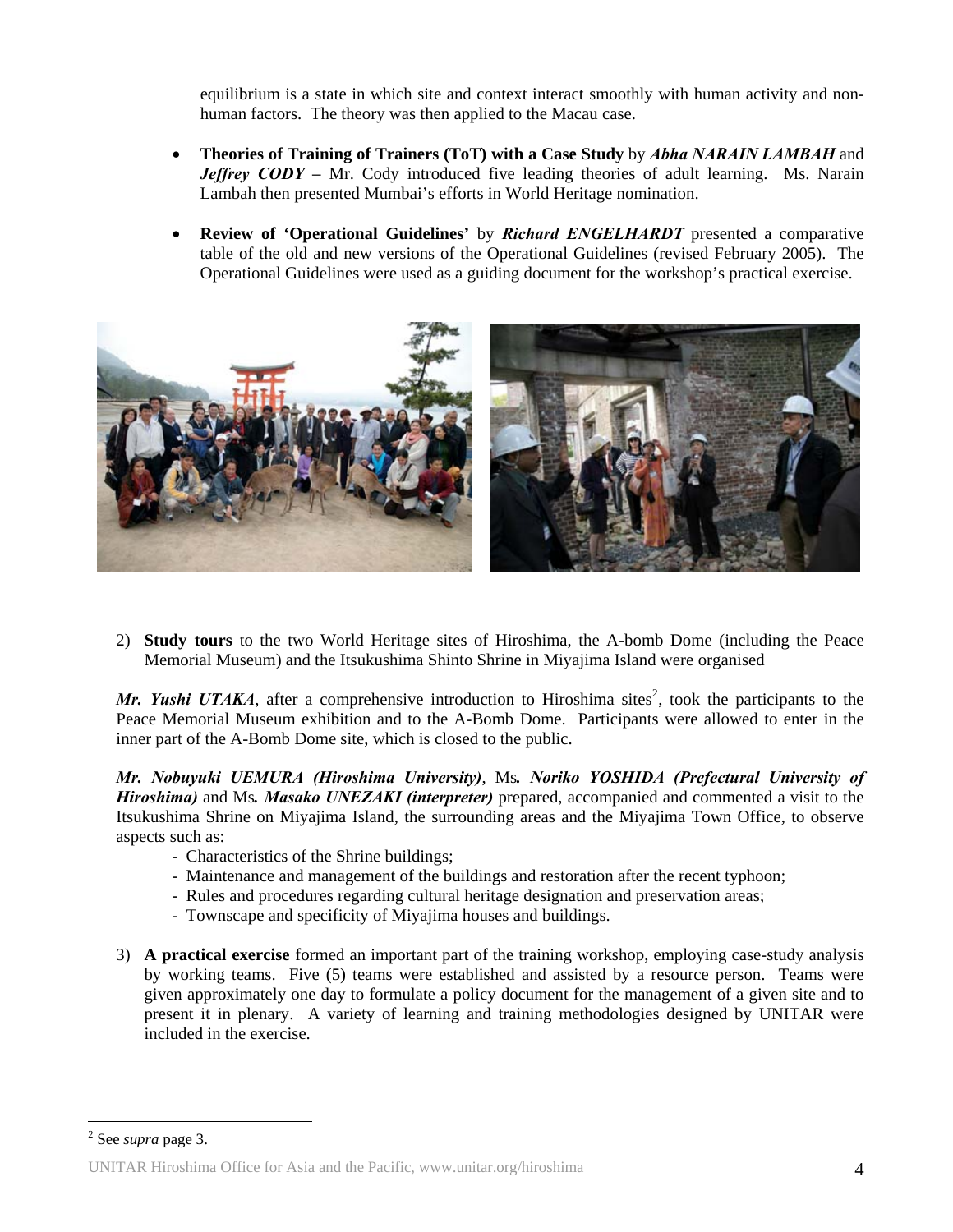



#### **UNITAR "Training of Trainers (ToT)" Initiative** *Model flow of UNITAR training project*

In order to expand the impact of training, UNITAR HOAP gives increasing importance to Training of Trainers (ToT). Potential trainers (the workshop participants) are invited to submit projects for country/sub-regional level training. UNITAR will assist training projects in such fields as project development, training methodologies, and guidance on thematic matters by UNITAR faculty, through distance-learning and the dispatch of experts and fundraising.